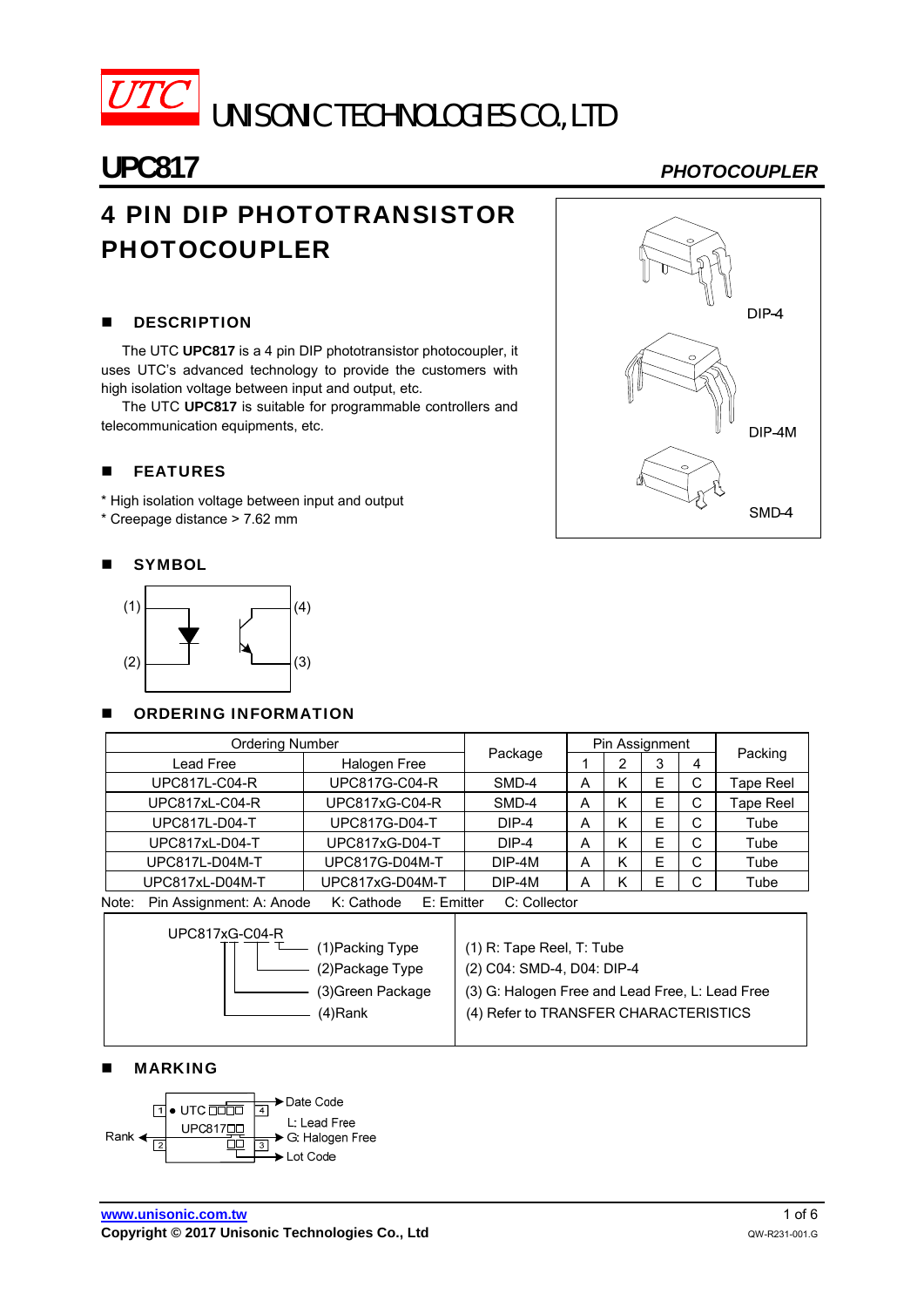| <b>PARAMETER</b>               |                                   | <b>SYMBOL</b>                | <b>RATINGS</b>  | <b>UNIT</b>           |
|--------------------------------|-----------------------------------|------------------------------|-----------------|-----------------------|
|                                | <b>Forward Current</b>            | IF.                          | 60              | mA                    |
|                                | Peak Forward Current (1µs, Pulse) | <b>IFP</b>                   |                 | A                     |
| Input                          | Reverse Voltage                   | V <sub>R</sub>               | 6               | $\vee$                |
|                                | Power Dissipation                 |                              | 100             | mW                    |
|                                | <b>Derating Factor</b>            | $P_D$                        |                 | $mW$ <sup>o</sup> $C$ |
|                                | Power Dissipation                 |                              | 150             | mW                    |
| Output                         | <b>Derating Factor</b>            | $P_{\rm C}$                  | 1.5             | $mW$ <sup>o</sup> $C$ |
|                                | <b>Collector Current</b>          | $I_{\rm C}$                  | 50              | mA                    |
|                                | <b>Collector-Emitter Voltage</b>  | V <sub>CEO</sub>             | 35              | $\vee$                |
|                                | Emitter-Collector Voltage         | V <sub>ECO</sub>             | 6               | V                     |
| <b>Total Power Dissipation</b> |                                   | $P_{TOT}$                    | 200             | mW                    |
| Isolation Voltage (Note 2)     |                                   | V <sub>ISO</sub>             | 5000            | Vrms                  |
| <b>Operating Temperature</b>   |                                   | ${\mathsf T}_{\mathsf{OPR}}$ | $-55 - +110$    | $^{\circ}$ C          |
| Storage Temperature            |                                   | $\mathsf{T}_{\text{STG}}$    | $-55 \sim +125$ | $^{\circ}C$           |

#### **ABSOLUTE MAXIMUM RATING**  $(T_A=25^\circ\text{C},$  unless otherwise specified)

Notes: 1. Absolute maximum ratings are those values beyond which the device could be permanently damaged.

Absolute maximum ratings are stress ratings only and functional device operation is not implied.

2. AC for 1 minute, R.H.= 40~60% R.H. In this test, pins 1, 2 are shorted together, and pins 3, 4 are shorted together.

#### **ELECTRICAL CHARACTERISTICS**  $(T_A=25^\circ C,$  unless otherwise specified)

| <b>PARAMETER</b>                    | <b>SYMBOL</b>     | <b>TEST CONDITIONS</b>             | <b>MIN</b> | TYP | <b>MAX</b> | <b>UNIT</b> |  |  |
|-------------------------------------|-------------------|------------------------------------|------------|-----|------------|-------------|--|--|
| <b>INPUT</b>                        |                   |                                    |            |     |            |             |  |  |
| <b>Forward Voltage</b>              | VF                | $I_F = 20mA$                       |            | 1.2 | 1.4        |             |  |  |
| <b>Reverse Current</b>              | l <sub>R</sub>    | $V_R = 4V$                         |            |     | 10         | μA          |  |  |
| Input Capacitance                   | $C_{IN}$          | $V=0.$ f=1 $kHz$                   |            | 30  | 250        | pF          |  |  |
| <b>OUTPUT</b>                       |                   |                                    |            |     |            |             |  |  |
| Collector-Emitter Dark Current      | I <sub>CEO</sub>  | $V_{CE}$ =20V, I <sub>F</sub> =0mA |            |     | 100        | nA          |  |  |
| Collector-Emitter Breakdown Voltage | BV <sub>CEO</sub> | $IC=0.1mA$                         | 35         |     |            |             |  |  |
| Emitter-Collector Breakdown Voltage | $BV_{ECO}$        | 6<br>$I_F=0.1mA$                   |            |     |            |             |  |  |

#### **TRANSFER CHARACTERISTICS**  $(T_A=25^{\circ}C,$  unless otherwise specified)

| PARAMETER                            | <b>SYMBOL</b>  | <b>TEST CONDITIONS</b>                                                    |                | <b>MIN</b>         | <b>TYP</b> | <b>MAX</b> | <b>UNIT</b> |
|--------------------------------------|----------------|---------------------------------------------------------------------------|----------------|--------------------|------------|------------|-------------|
|                                      |                |                                                                           | UPC817         | 50                 |            | 600        | $\%$        |
|                                      |                |                                                                           | UPC817A        | 80                 |            | 160        | $\%$        |
|                                      |                |                                                                           | UPC817B        | 130                |            | 260        | $\%$        |
| lCurrent Transfer Ratio              | CTR.           | $I_F$ =5mA, $V_{CE}$ =5V                                                  | UPC817C        | 200                |            | 400        | $\%$        |
|                                      |                |                                                                           | UPC817D<br>300 |                    | 600        | $\%$       |             |
|                                      |                | UPC817X<br>UPC817Y                                                        | 100            |                    | 200        | $\%$       |             |
|                                      |                |                                                                           |                | 150                |            | 300        | $\%$        |
| Collector-Emitter Saturation Voltage | VCE(sat)       | $I_F = 20mA$ , $I_C = 1mA$                                                |                |                    | 0.1        | 0.2        | V           |
| <b>Isolation Resistance</b>          | $R_{IO}$       | $V_{10}$ =500Vdc, 40~60% R.H.                                             |                | $5 \times 10^{10}$ |            |            | Ω           |
| <b>Floating Capacitance</b>          | $C_{10}$       | $V_{10} = 0$ , f=1MHz                                                     |                |                    | 0.6        | 1.0        | pF          |
| Cut-Off Frequency                    | $f_{\rm C}$    | $V_{CE}$ =5V, I <sub>C</sub> =2mA, R <sub>L</sub> =100 $\Omega$ ,<br>-3dB |                |                    | 80         |            | kHz         |
| <b>Rise Time</b>                     | t <sub>R</sub> |                                                                           |                |                    | 4          | 18         | μs          |
| <b>Fall Time</b>                     | tF             | $V_{CF}$ =2V. I $c$ =2mA. Ri =100 $\Omega$                                |                | 3                  | 18         | μs         |             |

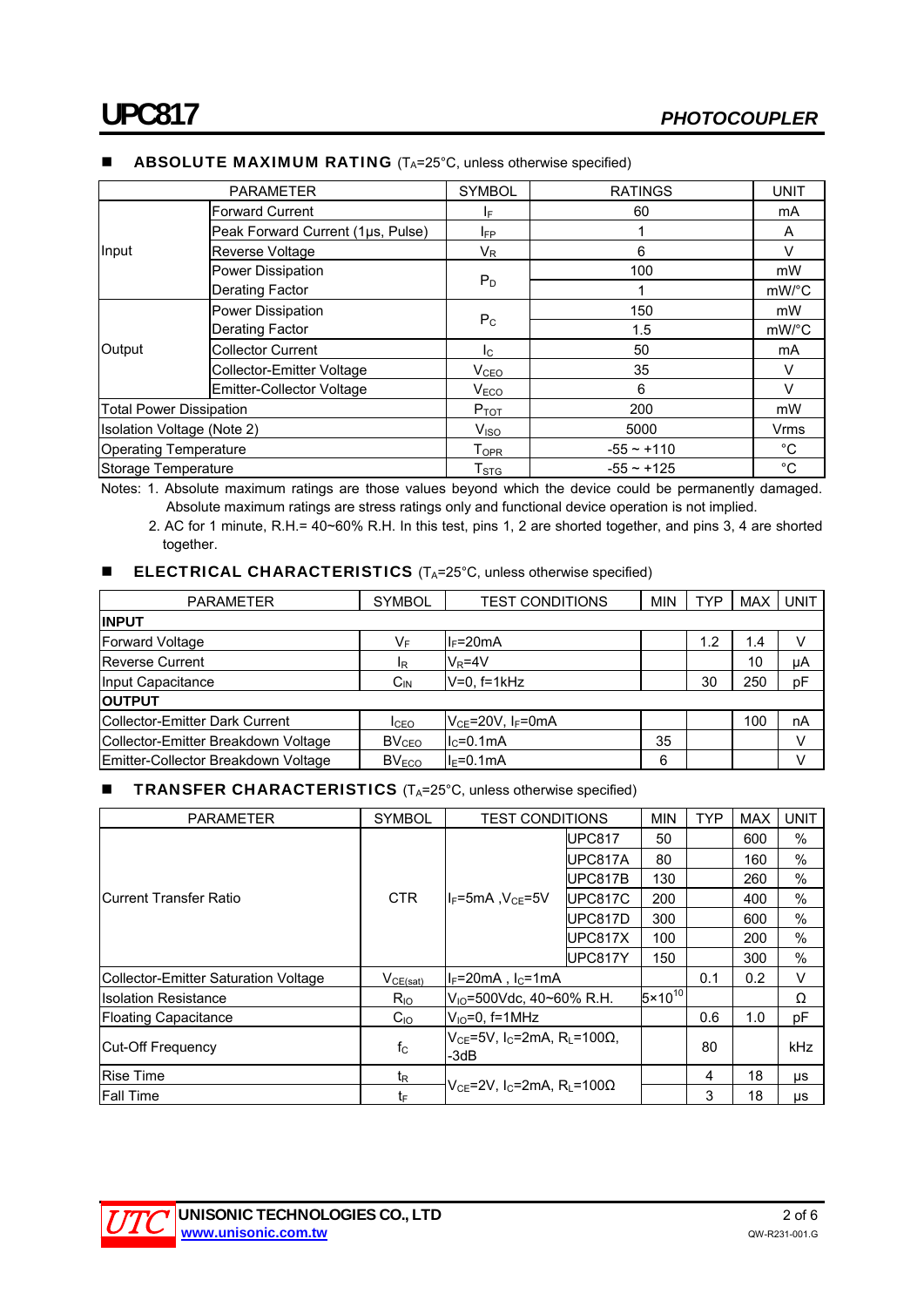### **TEST CIRCUITS AND WAVEFORMS**



Switching Time Test Circuit & Waveforms

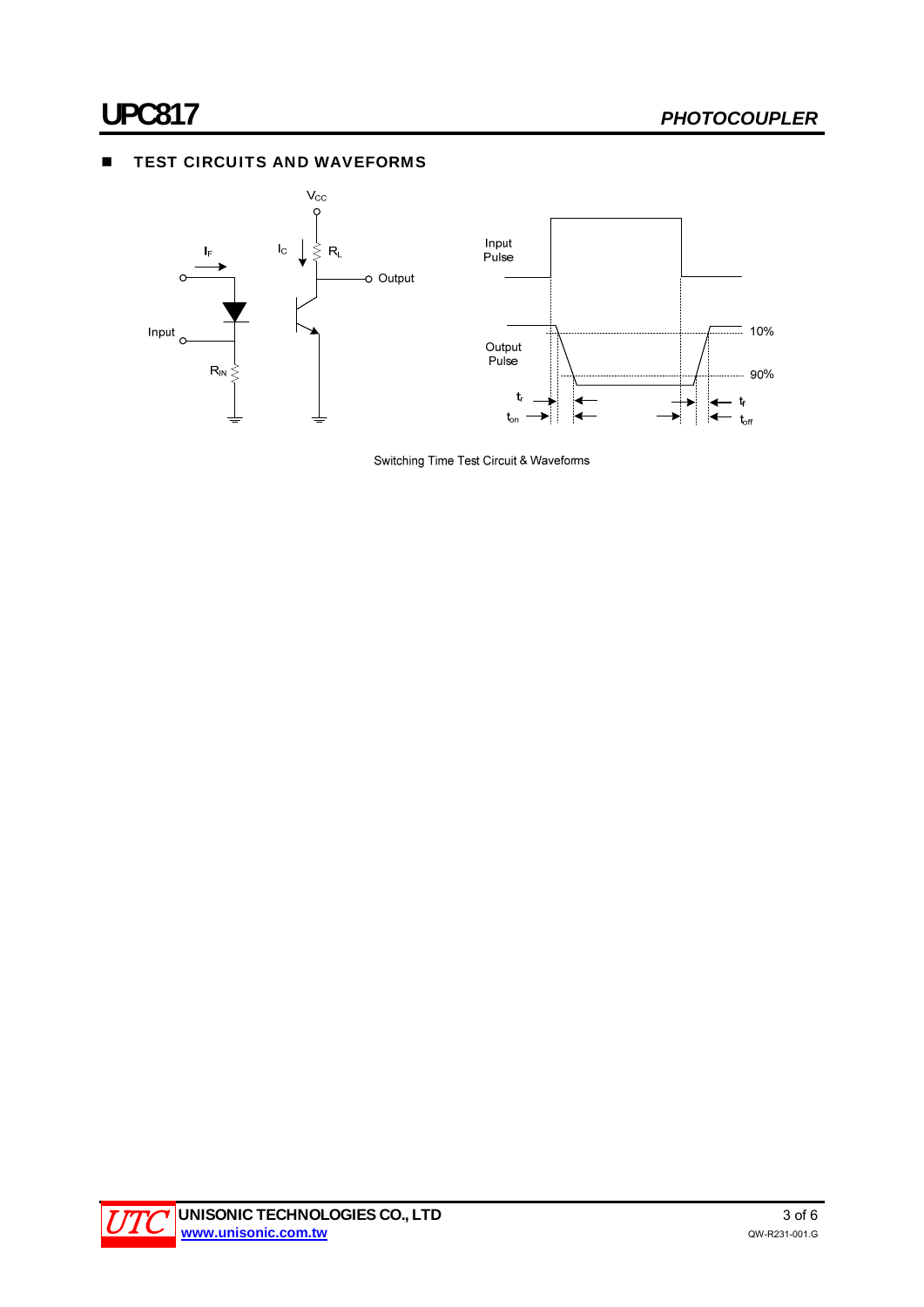### **UPC817** *PHOTOCOUPLER*

#### TYPICAL CHARACTERISTICS





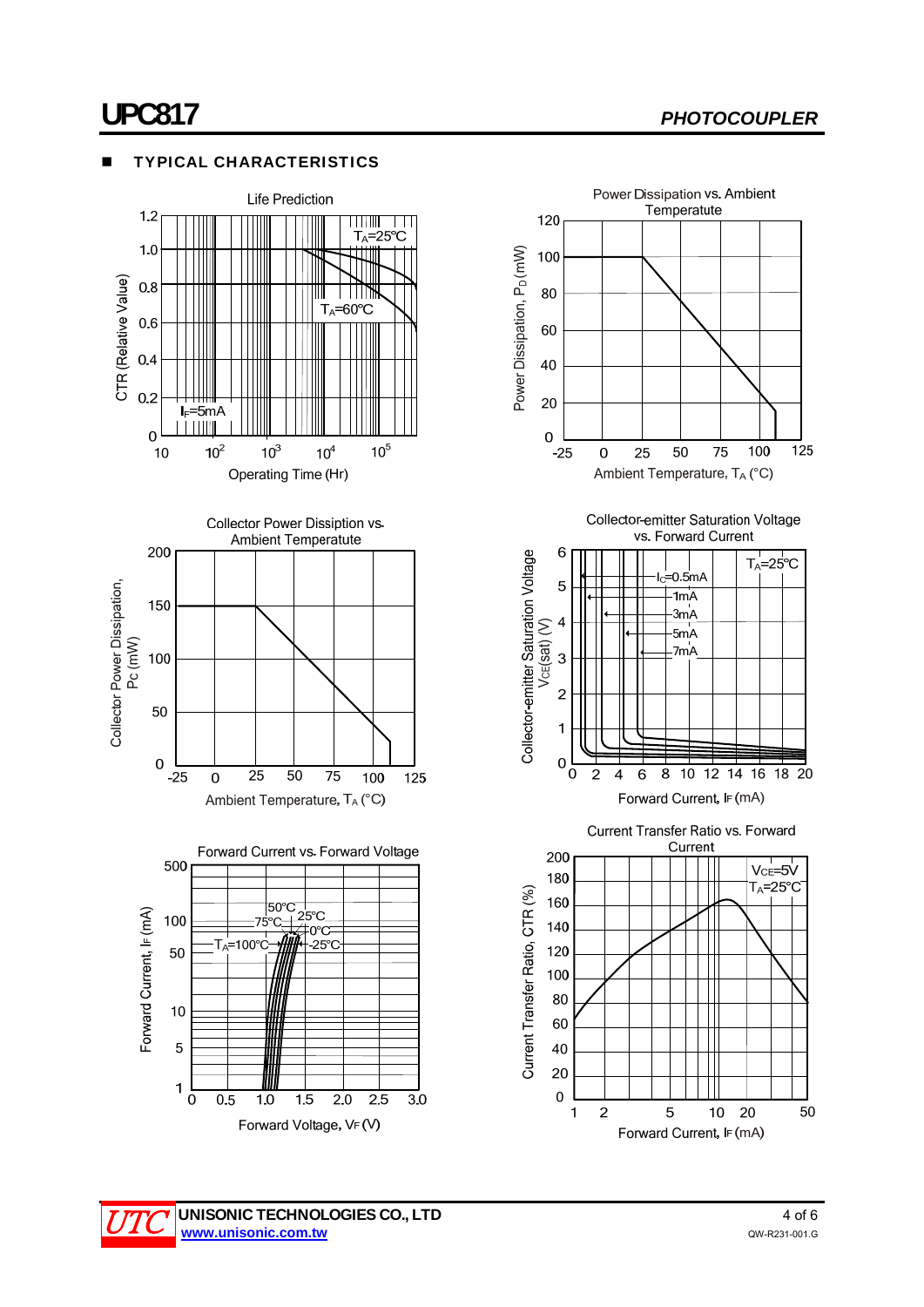### **UPC817** *PHOTOCOUPLER*

#### TYPICAL CHARACTERISTICS





 $\overline{1}$ 

Load resistance,  $R_L$  (k $\Omega$ )

 $\overline{10}$  $\overline{20}$ 

 $0.1$